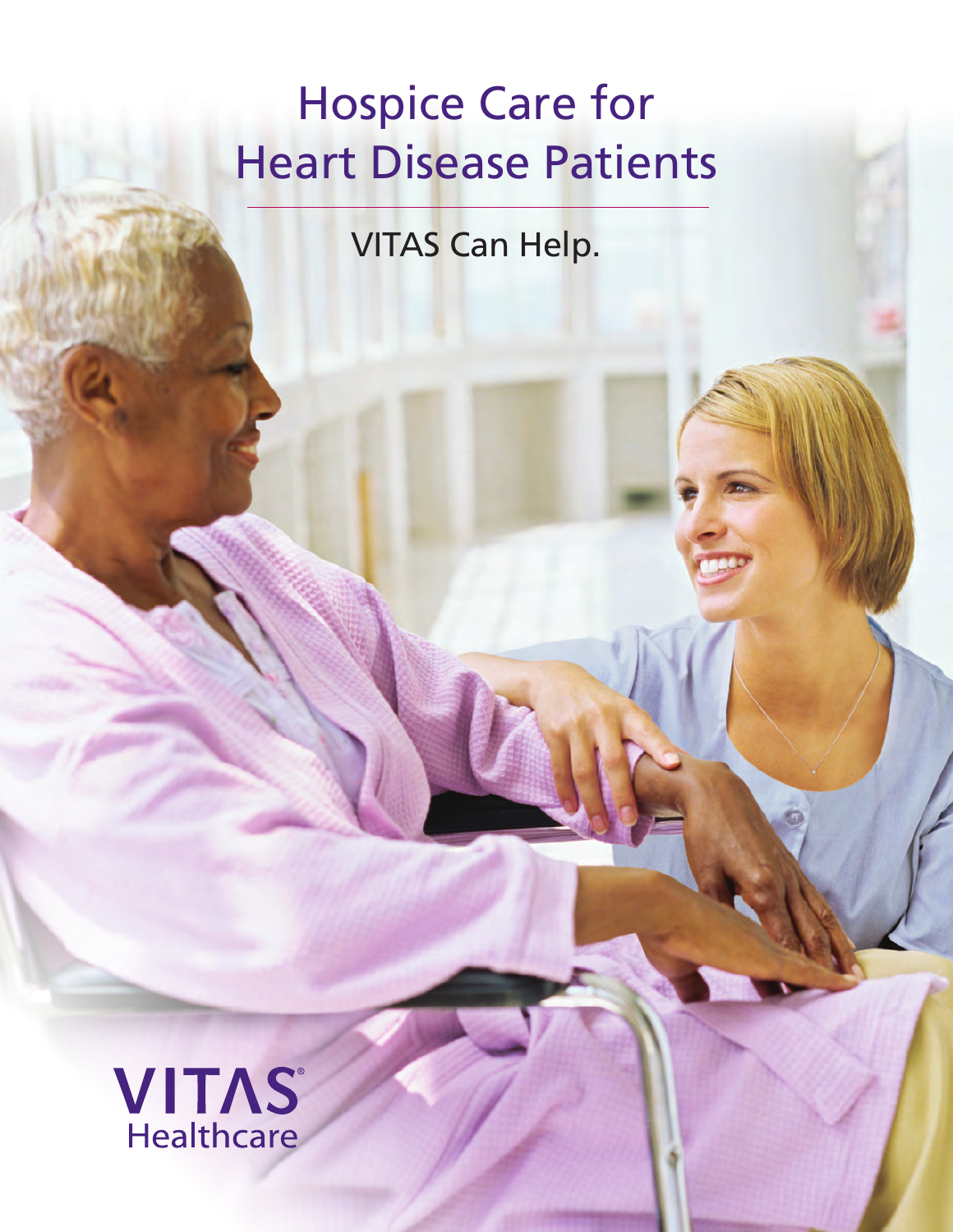## When is the right time to ask about hospice?

VITAS offers those whose lives are limited by a weakened heart the opportunity to live more comfortably. Hospice care addresses the physical, emotional and spiritual needs that may accompany a terminal illness.

In the case of end-stage heart disease, it can be difficult for patients, families and even physicians to determine when it might be time for hospice. The progress of heart failure in its final stages is often unpredictable, and symptoms can vary. As a result, the majority of heart disease patients who could benefit from hospice never receive this essential emotional and physical support.



Patients are considered to be in the end stages of heart disease when they have a life expectancy of six months or less. Generally, a patient is hospice eligible if he or she:

- Has advanced congestive heart failure or advanced coronary disease with frequent episodes of angina (chest pain resulting from insufficient supply of blood and oxygen to the heart)
- Has an abnormal heart due to disease, and suffers significant symptoms of fatigue, shortness of breath or functional decline
- Has already received optimal treatment for his or her disease and is not a candidate for further surgical or medical intervention
- Has already received optimal treatment for his or her disease and has chosen not to pursue advanced specialized treatment

Anyone can inquire about hospice services. You, your loved one or your physician may request an evaluation to see if hospice is an appropriate care option. Call now to see how VITAS can help.

### Hospice for end-stage heart disease

VITAS has set the standard for palliative treatment of end-stage heart disease in all its various forms. The hospice plan of care is designed for the treatment of a wide range of physical symptoms, including:

- Shortness of breath
- Chest pain
- Weakness and fatigue
- Functional decline
- **Hypertension**

The collaborative approach at VITAS is designed to do more than manage the physical condition. We promote comfort and preserve dignity while offering patients and families greater options and resources to address the enormous need that can accompany a terminal illness.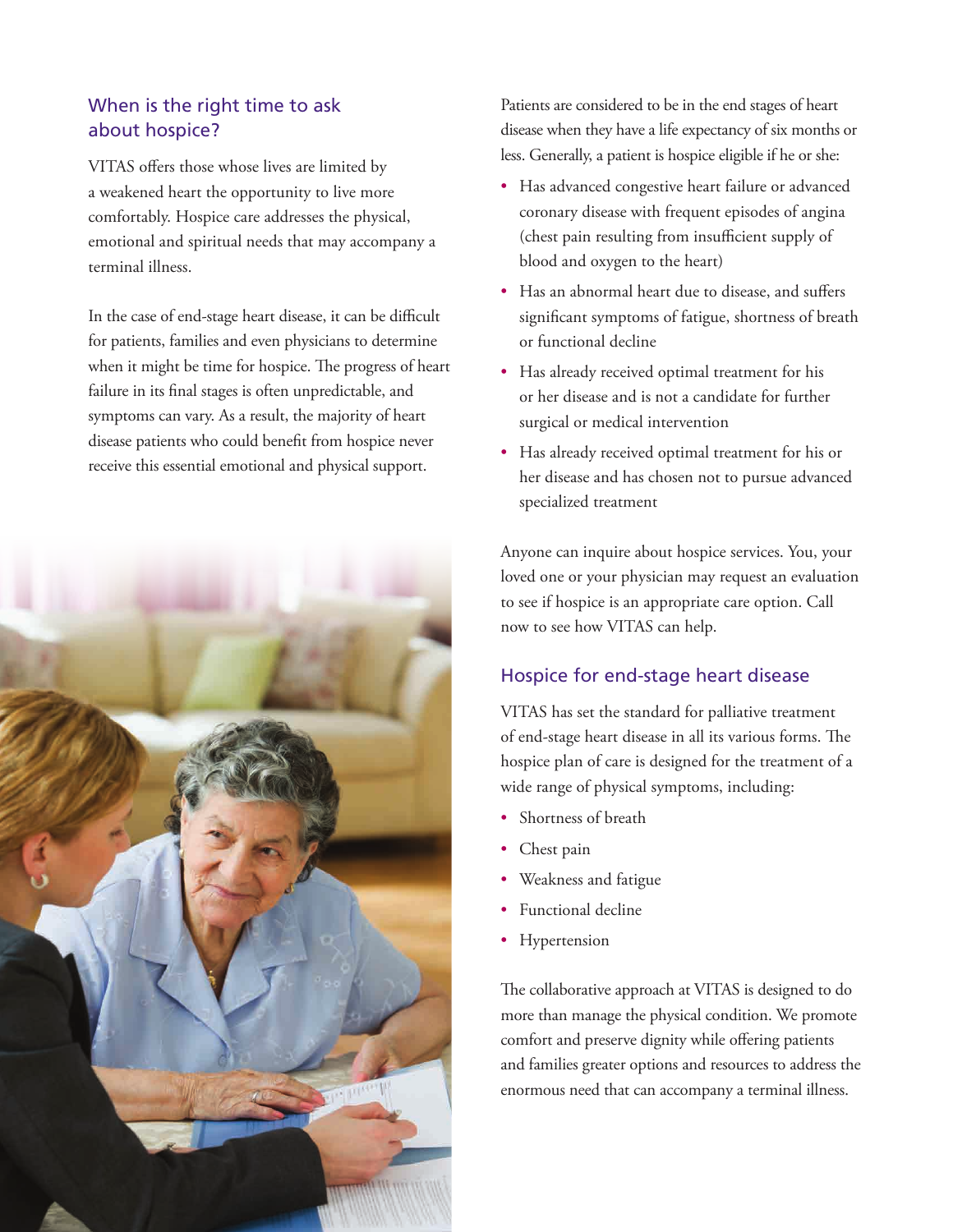Only hospice can implement a plan of care that provides:

- Interdisciplinary teamwork
- Emotional and spiritual support
- Medications, medical supplies and equipment related to the hospice diagnosis
- Training so loved ones can assist in caring for the patient
- Grief support to surviving loved ones

#### Levels of hospice care

A pioneer in the field of end-of-life care, VITAS is proud to offer unsurpassed service across all four levels of hospice care:

- **Routine Home Care**: available wherever the patient calls home (residence, nursing home, assisted living community)
- **Intensive Comfort Care®** (Continuous Care): medical management in the home for up to 24 hours per day when medically appropriate
- **Inpatient Care**: when medical needs cannot be managed at home
- **Respite Care**: allows the patient a brief inpatient admission to provide caregivers a "respite"

#### Who pays for VITAS services?

VITAS accepts Medicare, Medicaid/Medi-Cal, private insurance and other forms of reimbursement for its hospice services.

All hospice organizations are reimbursed in the same way, so they do not compete on cost. It is the quality of service and spectrum of choices that differentiate one hospice from another.

VITAS Healthcare can help. Call VITAS at 800.723.3233 or visit VITAS.com

#### Your VITAS care team

Because patients who have end-stage heart disease have a broad range of needs, their care is coordinated by a highly trained interdisciplinary team.

- **• Physician** who works with the patient's primary care physician in controlling pain and symptoms
- **Registered nurse** who is skilled in assessing and managing pain
- **Social worker** who provides emotional support and helps with financial issues and planning
- **Hospice aide** who can help with personal care and hygiene, housekeeping, light laundry and occasional shopping
- **Chaplain** who works with the patient's own clergy and offers spiritual support
- **Community volunteer** trained by VITAS to offer time and companionship
- **Bereavement specialist** who offers grief and loss support and helps with memorial services and other care for loved ones